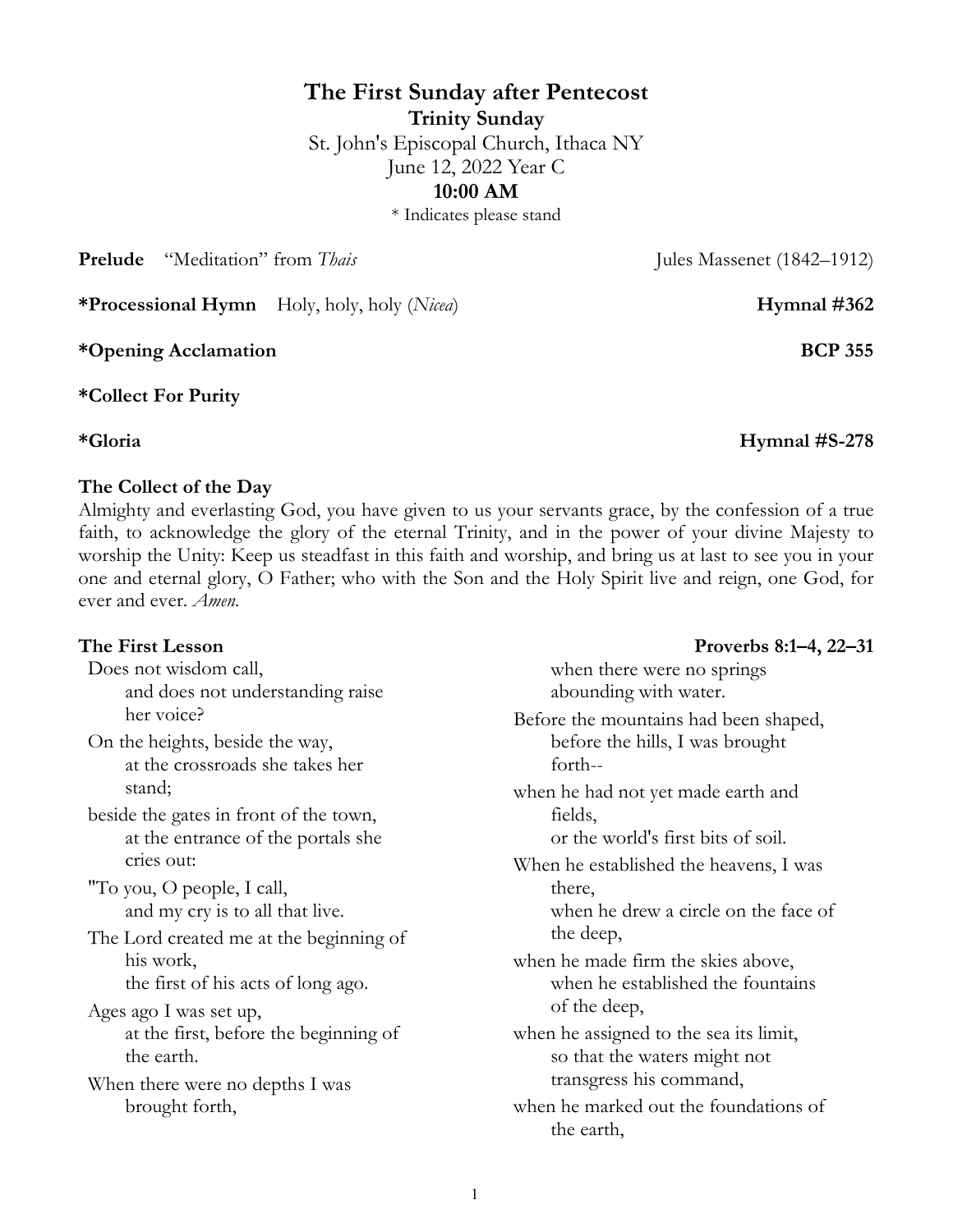then I was beside him, like a master worker;

rejoicing in his inhabited world and delighting in the human race."

and I was daily his delight, rejoicing before him always,

| The Word of the Lord. |  |
|-----------------------|--|
| Thanks be to God.     |  |

- 1 O Lord our Governor, \* how exalted is your Name in all the world!
- 2 Out of the mouths of infants and children \* your majesty is praised above the heavens.
- 3 You have set up a stronghold against your adversaries, \* to quell the enemy and the avenger.
- 4 When I consider your heavens, the work of your fingers, \* the moon and the stars you have set in their courses,
- 5 What is man that you should be mindful of him? \*

the son of man that you should seek him out?

## **Psalm 8** Domine, Dominus noster

6 You have made him but little lower than the angels; \* you adorn him with glory and honor; 7 You give him mastery over the works of your hands; \*

you put all things under his feet:

- 8 All sheep and oxen, \* even the wild beasts of the field,
- 9 The birds of the air, the fish of the sea, \* and whatsoever walks in the paths of the sea.
- 10 O Lord our Governor, \* how exalted is your Name in all the world!

## **The Epistle Reading Romans 5:1–5**

Since we are justified by faith, we have peace with God through our Lord Jesus Christ, through whom we have obtained access to this grace in which we stand; and we boast in our hope of sharing the glory of God. And not only that, but we also boast in our sufferings, knowing that suffering produces endurance, and endurance produces character, and character produces hope, and hope does not disappoint us, because God's love has been poured into our hearts through the Holy Spirit that has been given to us.

> The Word of the Lord. Thanks be to God.

### **\*The Gospel Reading John 6:12–15**

The Holy Gospel of our Lord Jesus Christ according to John. Glory to you, Lord Christ.

Jesus said to the disciples, "I still have many things to say to you, but you cannot bear them now. When the Spirit of truth comes, he will guide you into all the truth; for he will not speak on his own, but will speak whatever he hears, and he will declare to you the things that are to come. He will glorify me,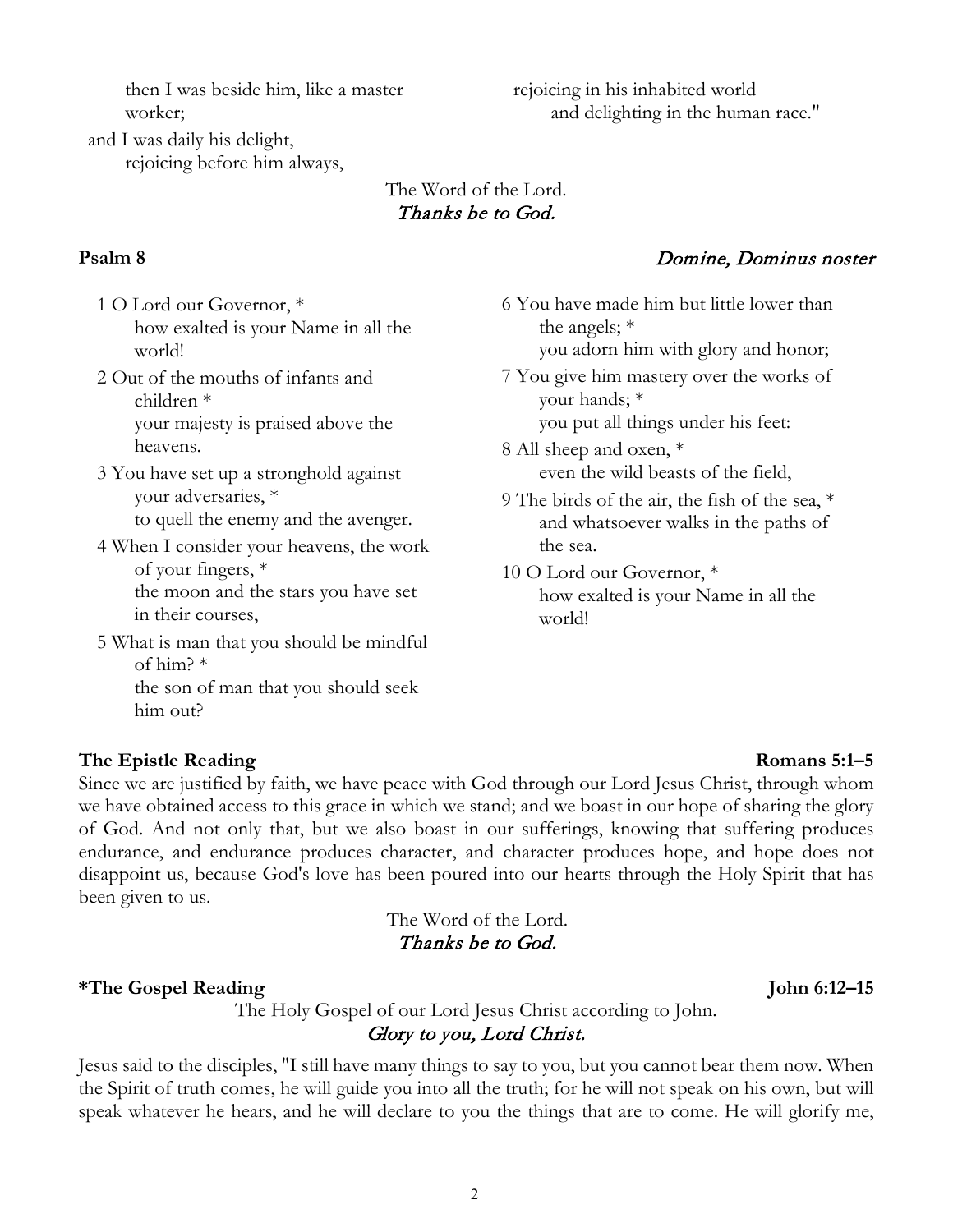because he will take what is mine and declare it to you. All that the Father has is mine. For this reason I said that he will take what is mine and declare it to you."

## The Gospel of the Lord. Praise to you, Lord Christ.

## **The Sermon Matthew Sanaker**

| <i><b>*The Nicene Creed</b></i>                                                                                                                                                                                                                                                                                                                                                                                                                                                                                                   |                                                                                                                                                                                                                                                                                                                                                                                                                                                                                                                   |
|-----------------------------------------------------------------------------------------------------------------------------------------------------------------------------------------------------------------------------------------------------------------------------------------------------------------------------------------------------------------------------------------------------------------------------------------------------------------------------------------------------------------------------------|-------------------------------------------------------------------------------------------------------------------------------------------------------------------------------------------------------------------------------------------------------------------------------------------------------------------------------------------------------------------------------------------------------------------------------------------------------------------------------------------------------------------|
| We believe in one God,<br>the Father, the Almighty,<br>maker of heaven and earth,<br>of all that is, seen and unseen.                                                                                                                                                                                                                                                                                                                                                                                                             | On the third day he rose again<br>in accordance with the Scriptures;<br>he ascended into heaven<br>and is seated at the right hand of the                                                                                                                                                                                                                                                                                                                                                                         |
| We believe in one Lord, Jesus Christ,<br>the only Son of God,<br>eternally begotten of the Father,<br>God from God, Light from Light,<br>true God from true God,<br>begotten, not made,<br>of one Being with the Father.<br>Through him all things were made.<br>For us and for our salvation<br>he came down from heaven:<br>by the power of the Holy Spirit<br>he became incarnate from the Virgin<br>Mary,<br>and was made man.<br>For our sake he was crucified under<br>Pontius Pilate;<br>he suffered death and was buried. | Father.<br>He will come again in glory to judge the<br>living and the dead,<br>and his kingdom will have no end.<br>We believe in the Holy Spirit, the Lord, the<br>giver of life,<br>who proceeds from the Father and the<br>Son.<br>With the Father and the Son he is<br>worshiped and glorified.<br>He has spoken through the Prophets.<br>We believe in one holy catholic and<br>apostolic Church.<br>We acknowledge one baptism for the<br>forgiveness of sins.<br>We look for the resurrection of the dead, |

## **\*The Prayers of the People**

Let us offer our prayers in the Name of God: Father, Son, and Holy Spirit, responding to each petition, "Hear us, blessed Trinity."

+ Creator of the universe, and all that dwells in the seas, and skies, and all creatures who inhabit the earth, help us to guard your holy treasures and to delight in all that you have made; let us pray. Hear us, blessed Trinity.

+ Word of truth, open our hearts to receive your message as it is revealed through holy scripture, the witness of your Church, and in the minds and hearts of your faithful; let us pray. Hear us, blessed Trinity.

+ Spirit of life, strengthen us to reveal the fruits of the kingdom through the actions of our daily lives; let us pray.

# Hear us, blessed Trinity.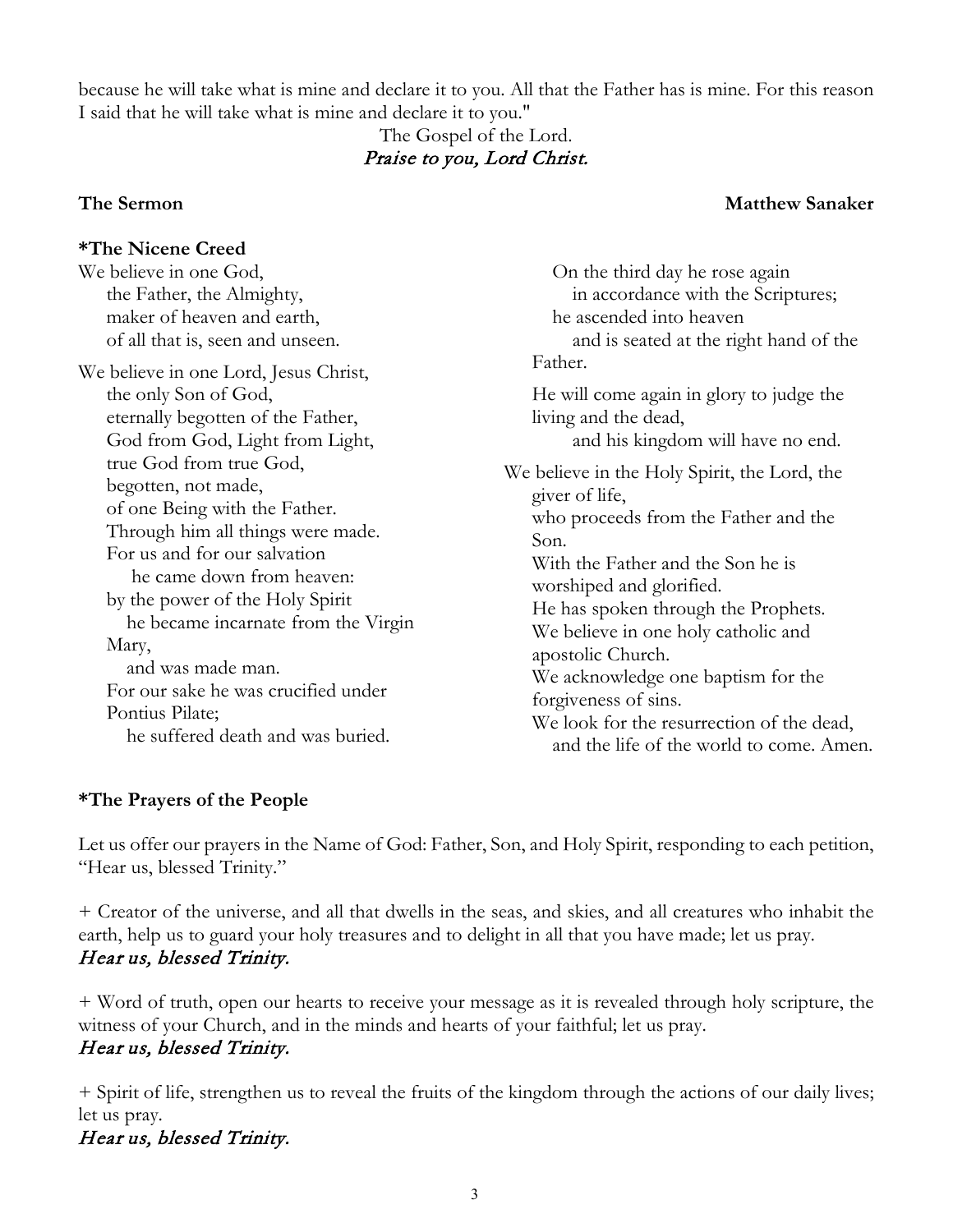+ Architect of all that is seen and unseen, may we rebuild the world in peace, and give to each other the good gifts which you formed in creation; let us pray.

## Hear us, blessed Trinity.

+ Incarnate One, help us to offer your grace throughout the world, bringing people of every language, nation, and tribe into the baptismal waters of your saving love; let us pray.

## Hear us, blessed Trinity.

+ Wisdom from on high, descend upon your faithful people, that our voices and actions may echo your hope for humanity; let us pray.

# Hear us, blessed Trinity.

Gathered on this holy Sabbath, day of rest and praise, joy and worship; we continue our prayers.

For the special needs and concerns of this congregation, and especially for

| Theodore | Edith   | Wes      | Mark       | Debra   |
|----------|---------|----------|------------|---------|
| Carol    | Stanley | Sara     | Thomas     | Shirley |
| Lorraine | Dave    | Linda    | Olivia     | Janice  |
| John     | loan-   | Jonathan | The Murphy | Louise  |
| Loraine  | lean    | Park     | family     | Ceril   |

For those celebrating the anniversary of their birth this week:

Debra Burns, Gary Anderson, Mitchell Hall, Nancy Siemon, Beverly Green, Owen Hoekenga, Cecilia Goulart, Merrick Oakes

# **Confession Of Sin**

Let us confess our sins against God and our neighbor.

*Most merciful God, we confess that we have sinned against you in thought, word, and deed, by what we have done, and by what we have left undone. We have not loved you with our whole heart; we have not loved our neighbors as ourselves. We are truly sorry and we humbly repent. For the sake of your Son Jesus Christ, have mercy on us and forgive us; that we may delight in your will, and walk in your ways, to the glory of your Name. Amen.* 

Almighty God have mercy on you, forgive you all your sins through our Lord Jesus Christ, strengthen you in all goodness, and by the power of the Holy Spirit keep you in eternal life. *Amen.*

## **\*The Peace Please remain in your pew. Wave!**

The peace of the Lord be always with you. *And also with you.*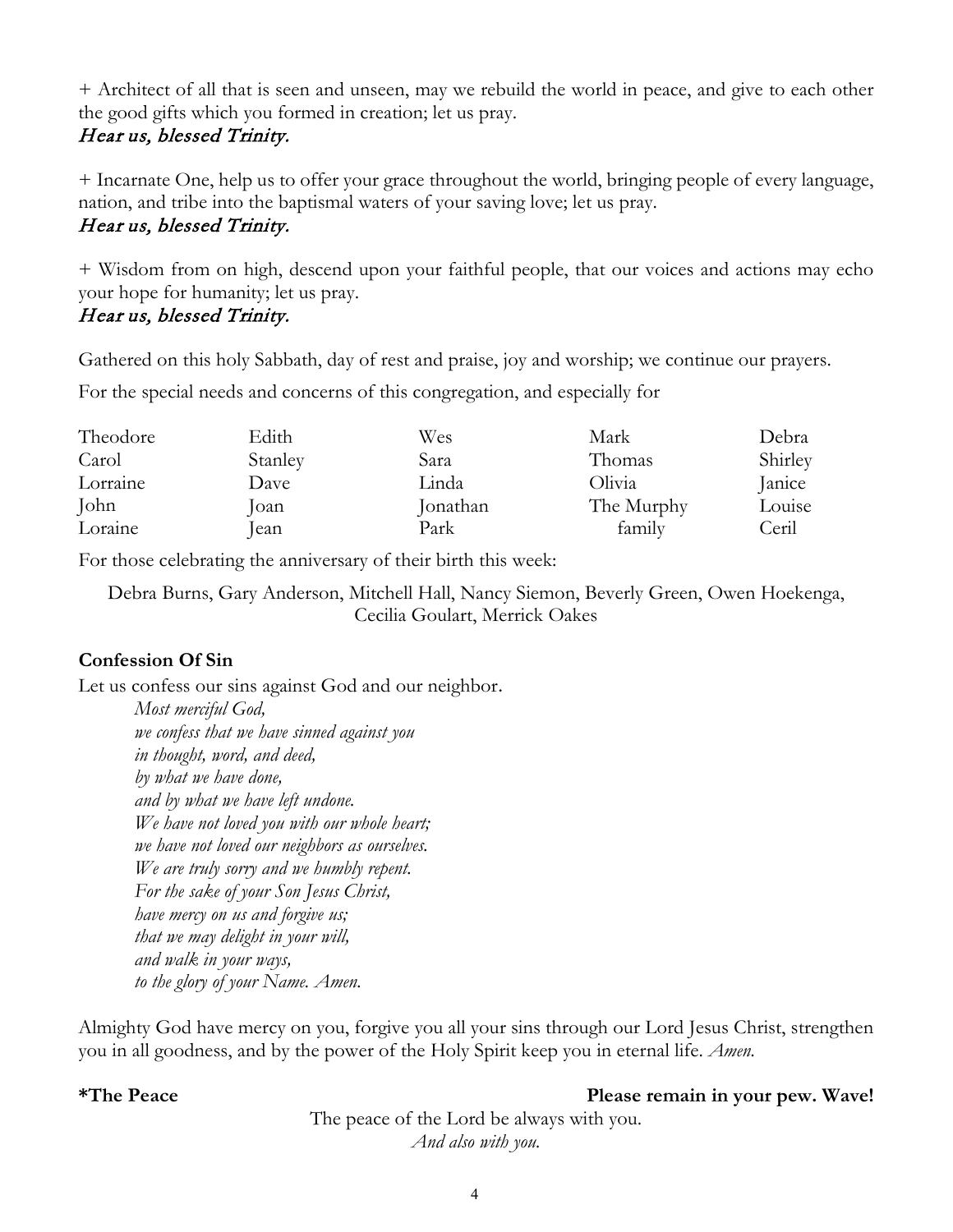#### **Announcements & Welcome**

### **Offertory Sentence**

**Organ Interlude** "Negra sum sed formosa" Marcel Dupré (1886–1971)

**\*Presentation Hymn** The spacious firmament on high (*Creation*) **Hymnal #409**

### **\*The Great Thanksgiving Expanded Language Prayer A**

|            | <b>Celebrant:</b> The Lord be with you.    |
|------------|--------------------------------------------|
| People:    | And also with you                          |
| Celebrant: | Lift up your hearts                        |
| People:    | We lift them to the Lord                   |
| Celebrant: | Let us give thanks to the Lord our God.    |
| People:    | It is right to give our thanks and praise. |

**Celebrant**: *continuing:* Therefore we praise you, joining our voices with Angels and Archangels and with all the company of heaven, who forever sing this hymn to proclaim the glory of your Name:

## **Holy, holy, holy (**Sanctus**) Hymnal #S-130**

## Holy and gracious God: In your infinite love you made us for yourself; and when we had fallen into sin and became subject to evil and death, you, in your mercy, Sent Jesus Christ, your only and eternal Son, to share our human nature, to live and die as one of us, to reconcile us to you, the God and maker of all.

Jesus stretched out his arms upon the cross, and offered himself, in obedience to your will, a perfect sacrifice for the whole world.

On the night he was handed over to suffering and death, our Savior Jesus Christ took bread; and when he had given thanks to you, he broke it, and gave it to his disciples, and said, "Take, eat: This is my Body, which is given for you. Do this for the remembrance of me."

After supper, Jesus took the cup of wine; and when he had given thanks, He gave it to them, and said "Drink this, all of you: This is my Blood of the New Covenant, which is shed for you and for many for the forgiveness of sins. Whenever you drink it, do this for the remembrance of me."

Therefore, we proclaim the mystery of faith:

### **Christ has died Christ is risen Christ will come again.**

We celebrate the memorial of our redemption, Almighty God, in this sacrifice of praise and thanksgiving. Recalling Christ's death, resurrection, and ascension, we offer you these gifts.

Sanctify them by your Holy Spirit to be for your people the Body and Blood of your Son, the holy food and drink of new and unending life in Christ.

Sanctify us also that we may faithfully receive this holy Sacrament, and serve you in unity, constancy, and peace; and at the last day, bring us with all your saints into the joy of your eternal kingdom.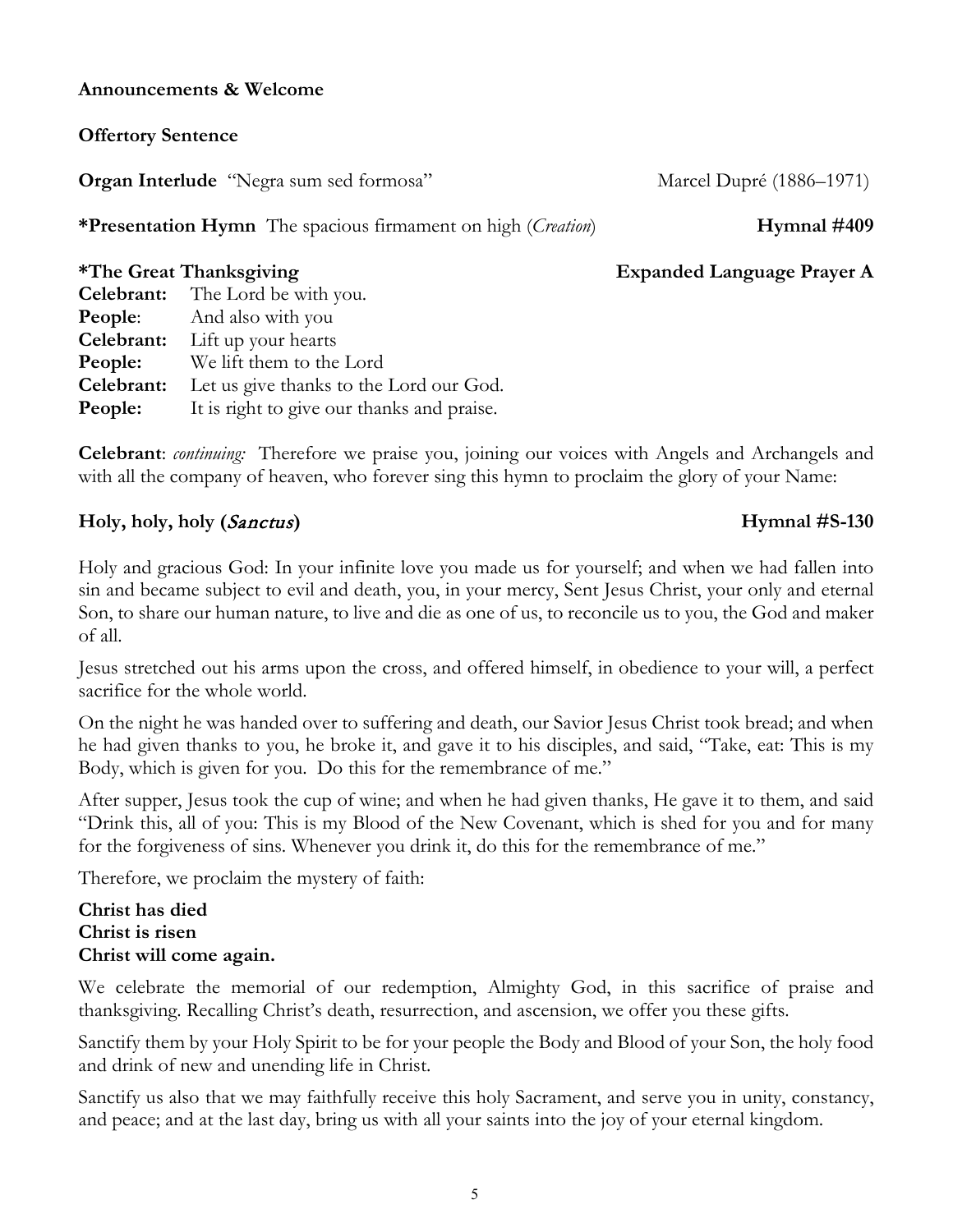All this we ask through Jesus Christ our Savior. By Christ, and with Christ, and in Christ, in the unity of the Holy Spirit all honor and glory is yours, Almighty God, now and forever. **Amen.**

# **The Lord's Prayer**

**Fraction Anthem Lamb of God** (*Agnus Dei*) **Hymnal #S-161**

# **The Communion of the People**

*All people are invited to the Lord's Table. Eucharist will be distributed in the form of the bread with wine available for intincture. Please come forward in a single line in the center aisle to receive. Wait to remove your mask until you return to your seat, and then replace it after consuming the Sacrament. Gluten-free wafers are available upon request*

# **Post Communion Prayer**

*Eternal God, heavenly Father, you have graciously accepted us as living members of your Son our Savior Jesus Christ, and you have fed us with spiritual food in the Sacrament of his Body and Blood. Send us now into the world in peace, and grant us strength and courage to love and serve you with gladness and singleness of heart; through Christ our Lord. Amen*.

# **Blessing**

**\*Recessional** Joyful, joyful we adore Thee (*Hymn to Joy*) **Hymnal #376** 

# **Dismissal**

**Postlude** Ode to Joy **arr.** Albert Travis

**Liturgical Ministers:** Jennifer Dodwell, Susie Backstrom, Stephanie Nevels

**Virtual Vergers** Matthew Sanaker, Michael Roman

*This morning we welcome guest Organist Mark A. Radice*

*The flowers on the altar are given to the Glory of God by Judy Lutes in memory of Kathleen O'Neill.* 

# **St. John's extends a warm welcome to visitors!**

**May you experience the Lord's presence during worship. Please fill out a visitor card and place it in the offering plate and stay for coffee in the parish hall after the service.**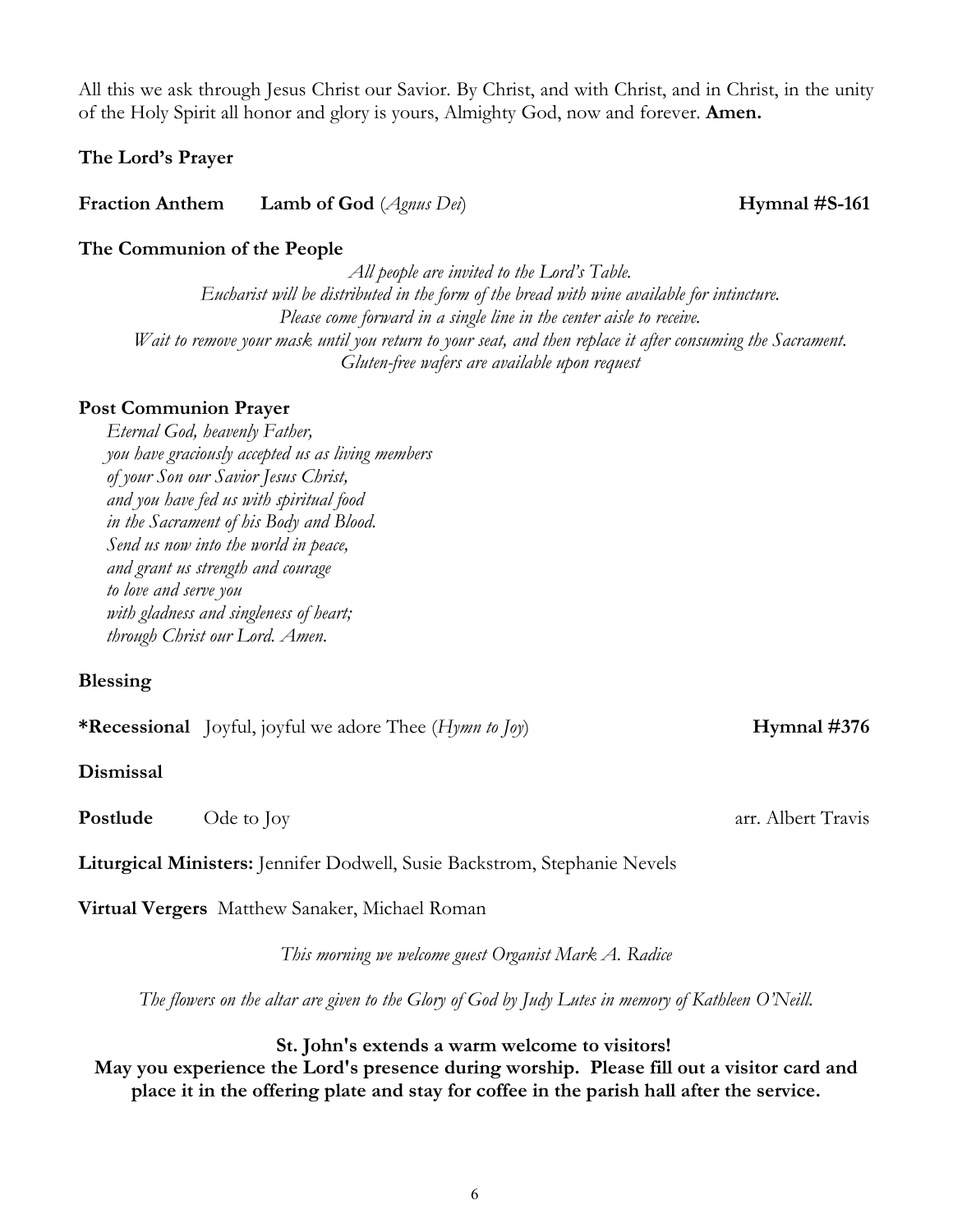## **Hymns**

#### **Holy, holy, holy (**Nicea**) Hymnal #362**

1 Holy, holy, holy! Lord God Almighty! Early in the morning our song shall rise to thee: Holy, holy, holy! Merciful and mighty, God in three Persons, blessed Trinity.

2 Holy, holy, holy! All the saints adore thee, casting down their golden crowns around the glassy sea; cherubim and seraphim falling down before thee, which wert, and art, and evermore shalt be.

3 Holy, holy, holy! Though the darkness hide thee, though the sinful human eye thy glory may not see, only thou art holy; there is none beside thee, perfect in power, in love, and purity.

4 Holy, holy, holy! Lord God Almighty! All thy works shall praise thy Name, in earth, and sky, and sea; Holy, holy, holy! Merciful and mighty, God in three Persons, blessed Trinity.

#### **The spacious firmament on high (**Creation**) Hymnal #409**

1 The spacious firmament on high, with all the blue ethereal sky, and spangled heavens, a shining frame, their great Original proclaim. The unwearied sun from day to day does his Creator's power display; and publishes to every land the work of an almighty hand.

2 Soon as the evening shades prevail, the moon takes up the wondrous tale, and nightly to the listening earth repeats the story of her birth: whilst all the stars that round her burn, and all the planets in their turn, confirm the tidings, as they roll and spread the truth from pole to pole. 3 What though in solemn silence all move round the dark terrestrial ball? What though no real voice nor sound amid their radiant orbs be found? In reason's ear they all rejoice, and utter forth a glorious voice; for ever singing as they shine, "The hand that made us is divine."

#### **Joyful, joyful we adore thee (**Hymn to Joy**) Hymnal #376**

1 Joyful, joyful, we adore thee, God of glory, Lord of love; hearts unfold like flowers before thee, praising thee, their sun above. Melt the clouds of sin and sadness; drive the dark of doubt away; giver of immortal gladness, fill us with the light of day.

2 All thy works with joy surround thee, earth and heaven reflect thy rays, stars and angels sing around thee, center of unbroken praise. field and forest, vale and mountain, blooming meadow, flashing sea, chanting bird and flowing fountain, call us to rejoice in thee.

3 Thou art giving and forgiving, ever blessing, ever blest, wellspring of the joy of living, ocean depth of happy rest! Thou our Father, Christ our Brother: all who live in love are thine; teach us how to love each other, lift us to the joy divine.

**Words:** Reprinted with permission of Charles Schribner's Sons